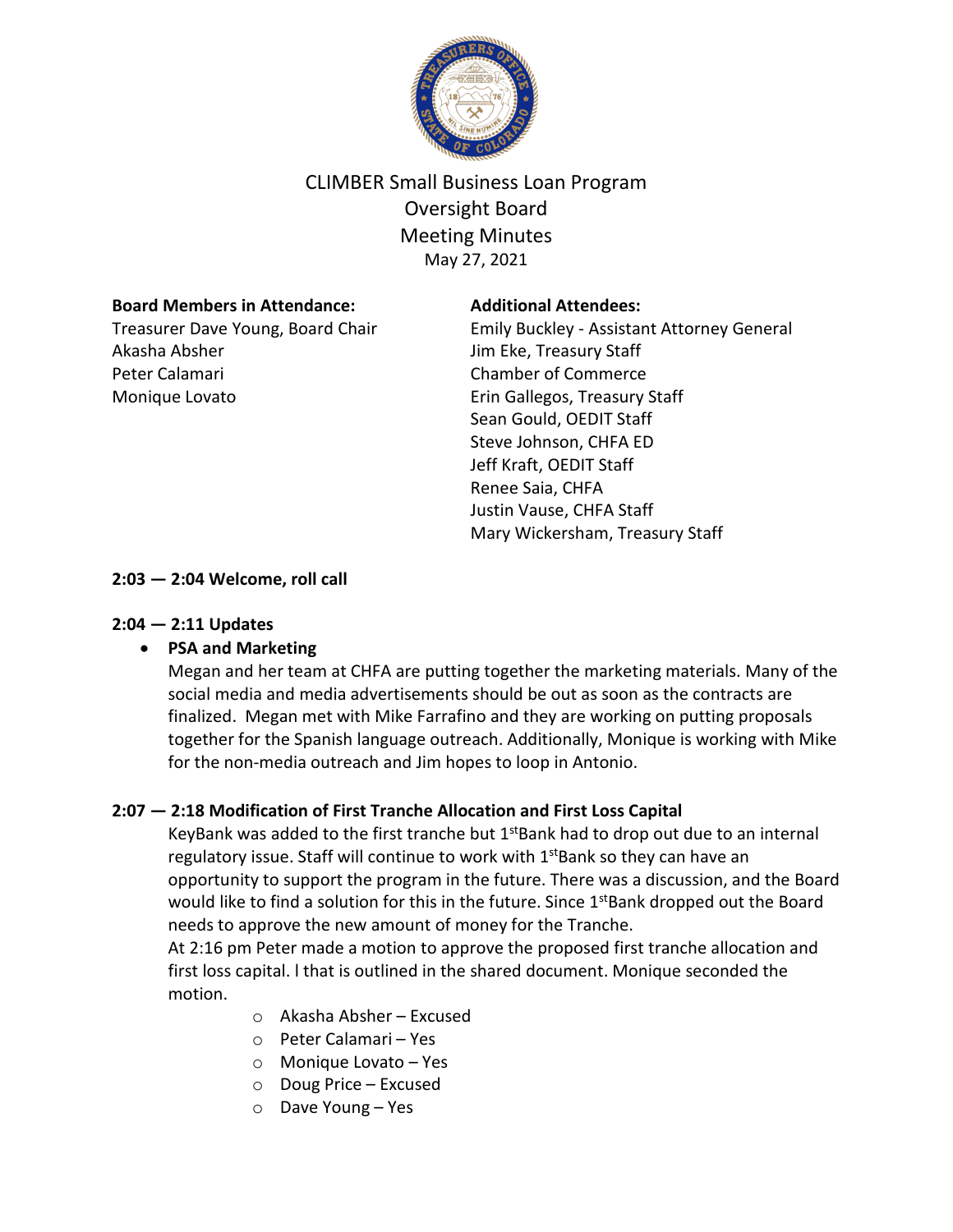CLIMBER Small Business Loan Program Oversight Board Meeting Minutes March 27, 2021 Page 2

> Sean and Mary discussed that they would need to redo the numbers for the county allocation documents.

## **2:18 —2:26 Funding First Southwest Community Loan Fund**

Justin gave an overview of First Southwest Community Fund who is requesting two million dollars for the lending program. CHFA and staff recommend approving this request. The MFA fund contributors have 10 days to provide direct input on funders. They also have 10 days to put their input on changes the Board makes to the participation and direct lending program. Dave had some questions on how communicate with the contributors to get feedback. Monique emphasizes that this is an important organization for the program portfolio because of who First Southwest works with and for their outreach and connections to the underserved businesses in the State. At 2:25 pm Monique made the motion to provide two million dollars of direct funding to First Southwest. Peter seconded the motion.

- o Akasha Absher Excused
- o Peter Calamari Yes
- o Monique Lovato Yes
- o Doug Price Excused
- o Dave Young Yes

### **2:26 — 2:35 Fee Structure for Banks and CDFI**

Akasha joined the meeting. There is a related entity to First Southwest called First Southwest Bank. This Bank is a CDFI Bank which is unusual. The Bank is very eager to participate in the credit enhancement program but has a question on the free structure. They feel like they should be in the CDFI fee category instead of the Bank category because they do all the things CDFIs do. CHFA, Treasury and OEDIT staff had a call with First Southwest Bank, and they recommend that the Board approves the higher feed for First Southwest Bank. There are only two CDFI banks in the state.

At 2:33 pm Peter made a motion to approve the amendment to the existing CLIMBER products and policy procedures in respect to the borrower and lender fees for the credit enhancement. Akasha seconded the motion.

- o Akasha Absher Yes
- o Peter Calamari Yes
- o Monique Lovato Yes
- o Doug Price Excused
- o Dave Young Yes

### **2:35 – 2:51 Semi-Annual JBC Report**